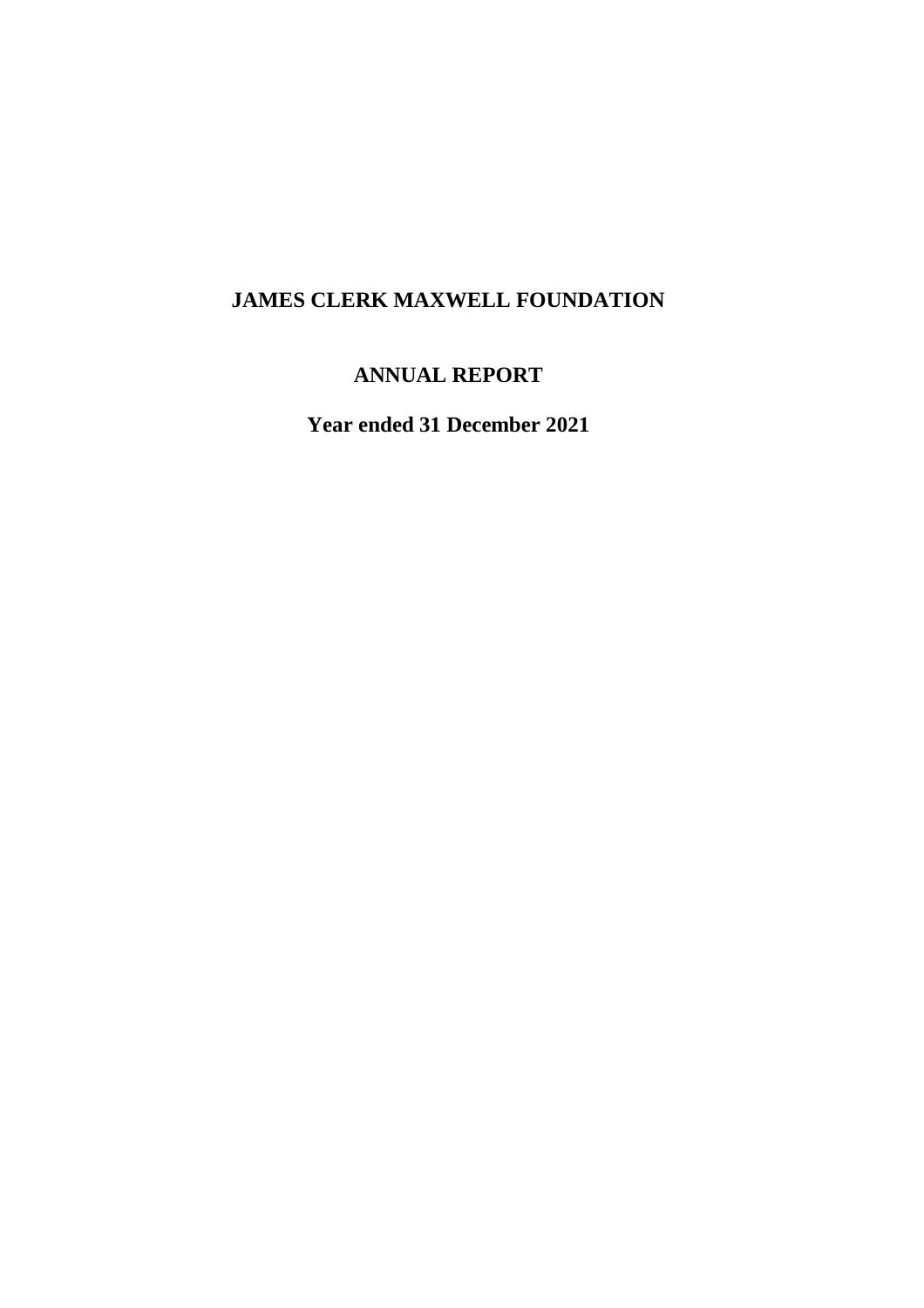## **JAMES CLERK MAXWELL FOUNDATION**

(Scottish Charity Number SC 015003)

## **Trustees' Annual Report and Accounts for the year ended 31 December 2021**

#### **HONORARY PATRON**

Professor Peter Higgs CH FRS FRSE

#### **TRUSTEES**

Dr Alan Walker, MBE Hon Dhc FInstP ARCS (Chairman & Property Committee Member) Mrs Catherine M. Booth, MA DipLib DipMolSci (Secretary & Property Committee Member) Professor Dugald B. Duncan, BSc PhD FIMA (Website Master & Chair of IT Committee) David O. Forfar, MA FFA MMath DipStats FSS FIMA CMath FRSE (Visit Coordinator) Dr John W. Arthur, BSc PhD FInstP FIET FREng FRSE (to April 2021) (Curator) Dr Isobel Falconer, MA PhD (IT Committee Member) Professor T. Alastair Gillespie, BA PhD HonDSc FRSE (to April 2021) Professor Peter M. Grant, OBE PhD Hon Dhc HonDEng LFIEEE FREng FRSE (Property Committee Member) Professor Martin A. Hendry, MBE PhD FInstP FRSE (from August 2021) (Outreach Committee Member) Dr Susan P. Hezlet, BSc BA DPhil (from April 2021) Professor Roland A. Paxton, MBE MSc PhD HonDEng CEng FICE FRSE (to April 2021) Dr James C. Rautio, BSEE MS PhD FIEEE (Chair of Outreach Committee) Professor Alan C. Shotter, BSc ARCS DPhil CPhys FInstP FRSE (to April 2021) Professor J. Thomas M. Stevenson BSc MSc PhD (from April 2021) (Outreach Committee Member) Benjamin J. P. Thomson, CBE BSc FRSE (to April 2021)

Treasurer: Daniel O'Hara BSc, CA, IMC

#### **Contact address**

James Clerk Maxwell Foundation, 14 India Street, Edinburgh, EH3 6EZ.

#### **Recruitment and appointment of Trustees**

Trustees are selected from suitably qualified persons who have an interest in the works of James Clerk Maxwell.

#### **Governing document**

Revised Deed of Declaration of Trust (2021).

#### **Charitable purposes**

As set out in the Deed of Declaration of Trust, 4th Schedule.

#### **Activities and achievements**

See Trustees' Report for the year ended 31 December 2021.

#### **Reserves**

At 31 December 2021 the Foundation had bank account funds of £11,941 plus investments valued at £100,960 giving a total reserve of £112,901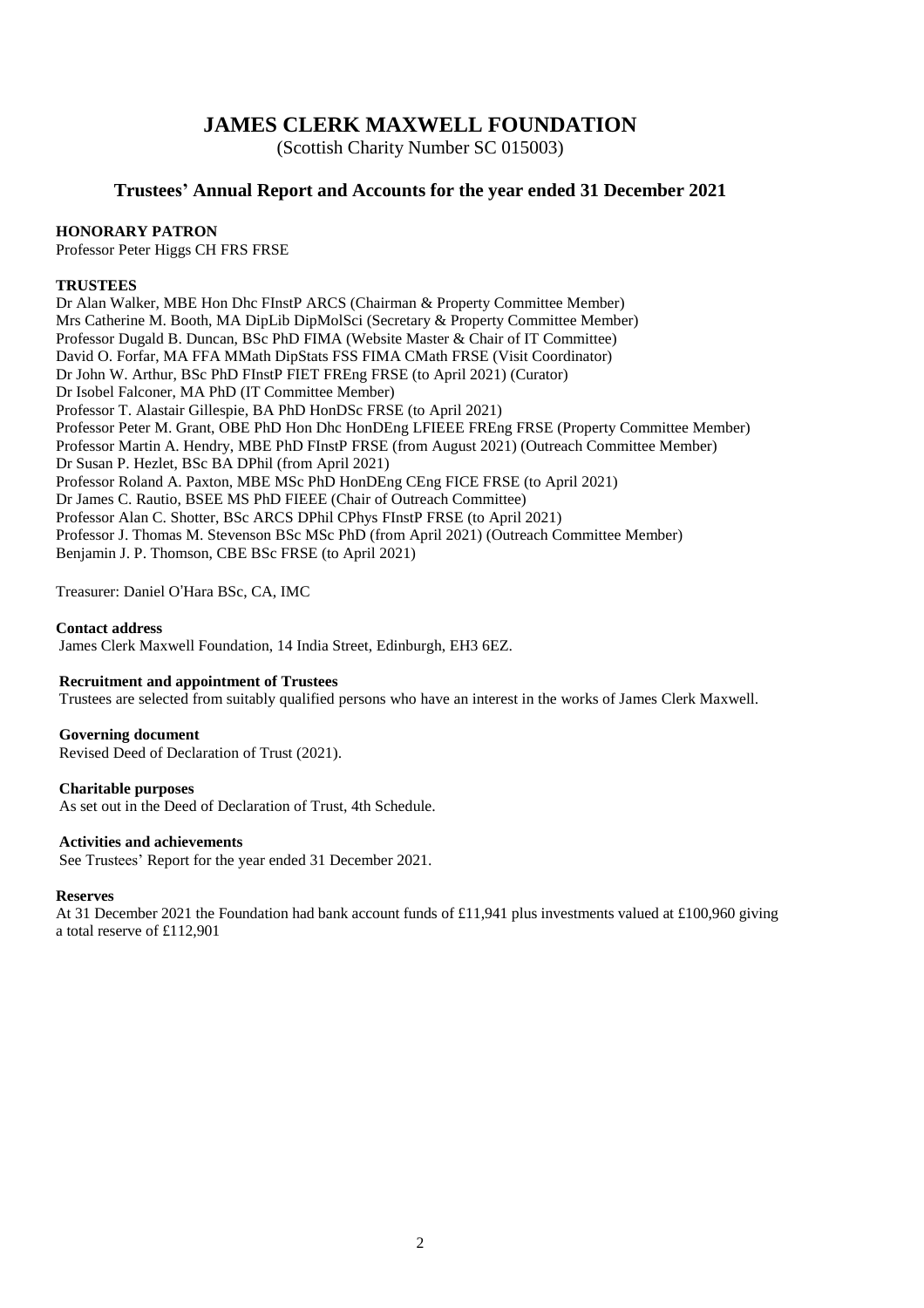### **Trustees' Report for the year ended 31 December 2021**

#### **TRUSTEES**

The Foundation noted the resignation as Trustee during 2021 of Dr John W. Arthur, Professor T. Alastair Gillespie, Professor Roland A. Paxton, Professor Alan C. Shotter and Benjamin J. P. Thomson. We welcomed as new Trustee appointments in 2021: Professor Martin A. Hendry, Dr Susan P. Hezlet and Professor J. Thomas M. Stevenson. It was with much sadness that we noted the death of Dr John Reid, a longstanding former Trustee, who had maintained our link with Aberdeen.

Our US Trustee, Professor J C Rautio, was elected as a Corresponding Fellow of the Royal Society of Edinburgh.

#### **FELLOWS, FRIENDS AND AMBASSADORS**

Recently retired Trustees - Dr John Arthur, Dr Richard Dougal, Professor Chris Eilbeck, Professor Alastair Gillespie, Professor Malcolm Longair, Professor Roland Paxton, and Professor Alan Shotter - were all elected as Fellows of the Foundation. In addition, during 2021, Professor Catherine Heymans, Professor Keith Moffatt, Sir Roger Penrose, Professor Michael Kosterlitz and Dr Howie Firth were also elected as Fellows, and Dr Catherine Dunn and Dr Kate Ward were elected as Ambassadors.

Dr John Arthur has now become Curator of the Foundation Library and Museum collections. Professors Alastair Gillespie and Alan Shotter continue to help with hosting visits and talking to guests about Maxwell and the house at 14 India Street.

We value the continuing involvement of our ex-Trustees, along with the support and enthusiasm that all our Fellows, Friends and Ambassadors contribute to the Foundation.

#### **TRUST DEED**

During 2021 the Trustees, with the assistance of Adrian Bell of Morton Fraser LLP, finalised a more up to date Foundation Trust Deed to replace our original 1977 version. The new Trust Deed has revised Standing Orders covering the three Committees: Property, Information Technology, and Outreach. It also defines the requirements for appointment as Fellows, Friends, and Ambassadors. The Foundation agreed to update this Deed in collaboration with the Scottish Universities Summer School in Physics, who also required a new Trust Deed, with the legal costs shared for the benefit of both charities. Following OSCR approval to reorganise our charity, the Foundation Trustees unanimously approved the new Trust Deed at an Extraordinary General Meeting held on 1 February 2021. No further changes were requested in the following two-week OSCR public consultation period, and adoption went ahead.

#### **CHARITABLE GRANTS AWARDED**

This year, due to our reduced income, these were only:

- Maxwell Prize (awarded with the Mackinnon Macneill Trust) to Helen Taylor and Joshua Brumpton, outstanding University students in science/engineering from the West of Scotland.
- University of Edinburgh PhD studentship support for Robert Lung.
- Support for the Scottish Mathematics Council
- Edinburgh Academy Maxwell Science Prize, to Magnus Harkness
- Contribution to the Taylor Francis writer's continuing sponsorship
- Edinburgh Science Festival we pledged sponsorship for the Festival in 2021, but this will be paid in 2022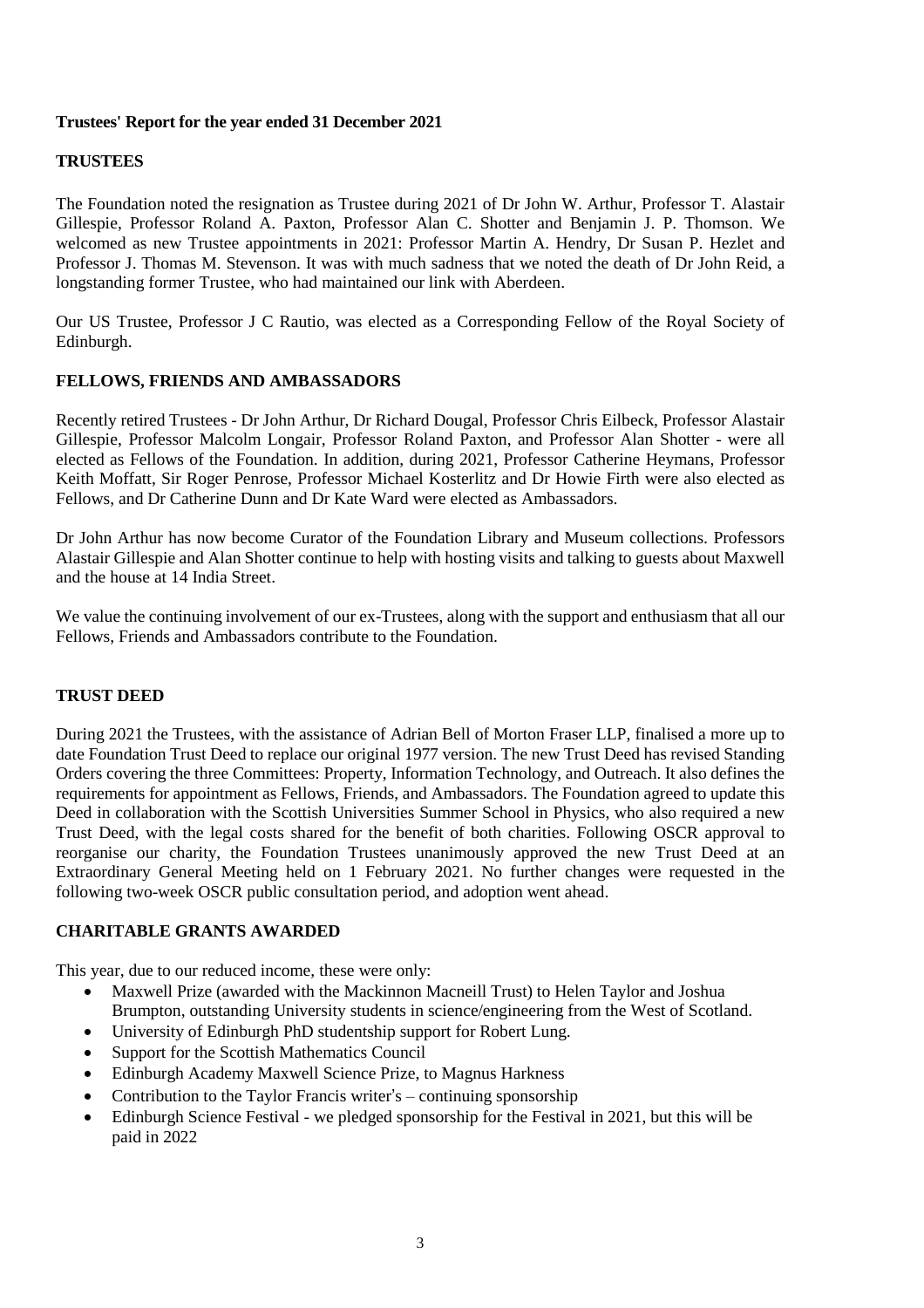## **PUBLIC ACTIVITIES IN 2021**

The Covid virus outbreak again resulted in much reduced museum visits in 2021. Our Outreach committee met on several occasions by Zoom to finalise our Charitable Grant awards. Professor Martin Hendry set up a Maxwell Foundation social media Twitter account, @JCMaxwellFound.

## **UPKEEP OF THE HOUSE**

The main business in 2021 was to secure a new tenant for the second-floor offices. Negotiations were successfully concluded in November and the International Centre for Mathematical Sciences (ICMS) expanded from their Heriot Watt University headquarters to use India Street offices for research collaborations. Prior to securing the lease we had to redecorate, install new lighting and carpets in the offices, and make further upgrades. As part of the new tenancy agreement, a number of certificates such as legionella and energy performance had to be updated, and we had to interview for and arrange to provide a commercial cleaner. This resulted in our incurring £13,429 of property costs. Considerable additional cost was incurred with our Solicitor in agreeing the finalised lease terms, and together with the charge for the letting agent, this totalled £9,309.

## **FINANCIAL POSITION**

The statement of accounts for the year ended 31 December 2021 shows a reduced overall income of £14,503 (predominantly rental). Our total expenditure of £48,288 included the above charitable donations totalling £6,050, but was dominated by major expenditure (referenced to above) predominantly to maintain the property, and included the upgrade of the second floor rooms between tenancies. Foundation development and outreach of £469 for the newsletter production, mailing and web hosting was also included here. Further professional fees for arranging the lease and the letting of the 2nd floor offices (referenced above) gave an overall deficit of £33,785. The value of our investments at the year-end increased marginally to £100,960.

In summary the balance of our reserves, over 2021, has decreased from £142,825 to £112,901 due to the loss of the tenancy and the incurring of essential expenditure.

## **TRUSTEE PRESENTATIONS AND PUBLICATIONS**

- Tweedale Astronomical Society, online, 21 January 2021. "C T R Wilson: from droplets and bubbles to the Higgs boson". Delivered by Alan Walker to about 30 attendees.
- East Lothian University of the  $3<sup>rd</sup>$  Age Science group, Haddington, 27 September, to 20 attendees delivered by Prof Peter Grant
- "Maxwell's Theory for Us Regular Folks", provided an understanding without mathematics delivered to 40 attendees at a US Radio club by James Rautio. [Maxwell's](https://www.youtube.com/watch?v=WwPfFAWxQd4) Theory For Us Regular Folk, Dr. James Rautio - [YouTube](https://www.youtube.com/watch?v=WwPfFAWxQd4)
- Webinar "How Maxwell created the modern world" recorded on 4 December by Prof Peter Grant *for IEEE UKRI Life Members section*, [https://www.ieee-ukandireland.org/watch-again](https://www.ieee-ukandireland.org/watch-again-lmag-webinar-how-maxwell-created-the-modern-world-by-peter-grant-obe/)[lmag-webinar-how-maxwell-created-the-modern-world-by-peter-grant-obe/](https://www.ieee-ukandireland.org/watch-again-lmag-webinar-how-maxwell-created-the-modern-world-by-peter-grant-obe/)
- "Maxwell's Light", a virtual presentation, was given by Tom Stevenson at the Orkney Science Festival in September 2021 (see oisf.org, and the Orkney Science Festival's YouTube channel).

The following Foundation Newsletter articles have been republished in the IEEE Microwave Theory and Techniques (MTT) Society Magazine. These receive circulation to their 10,000 members: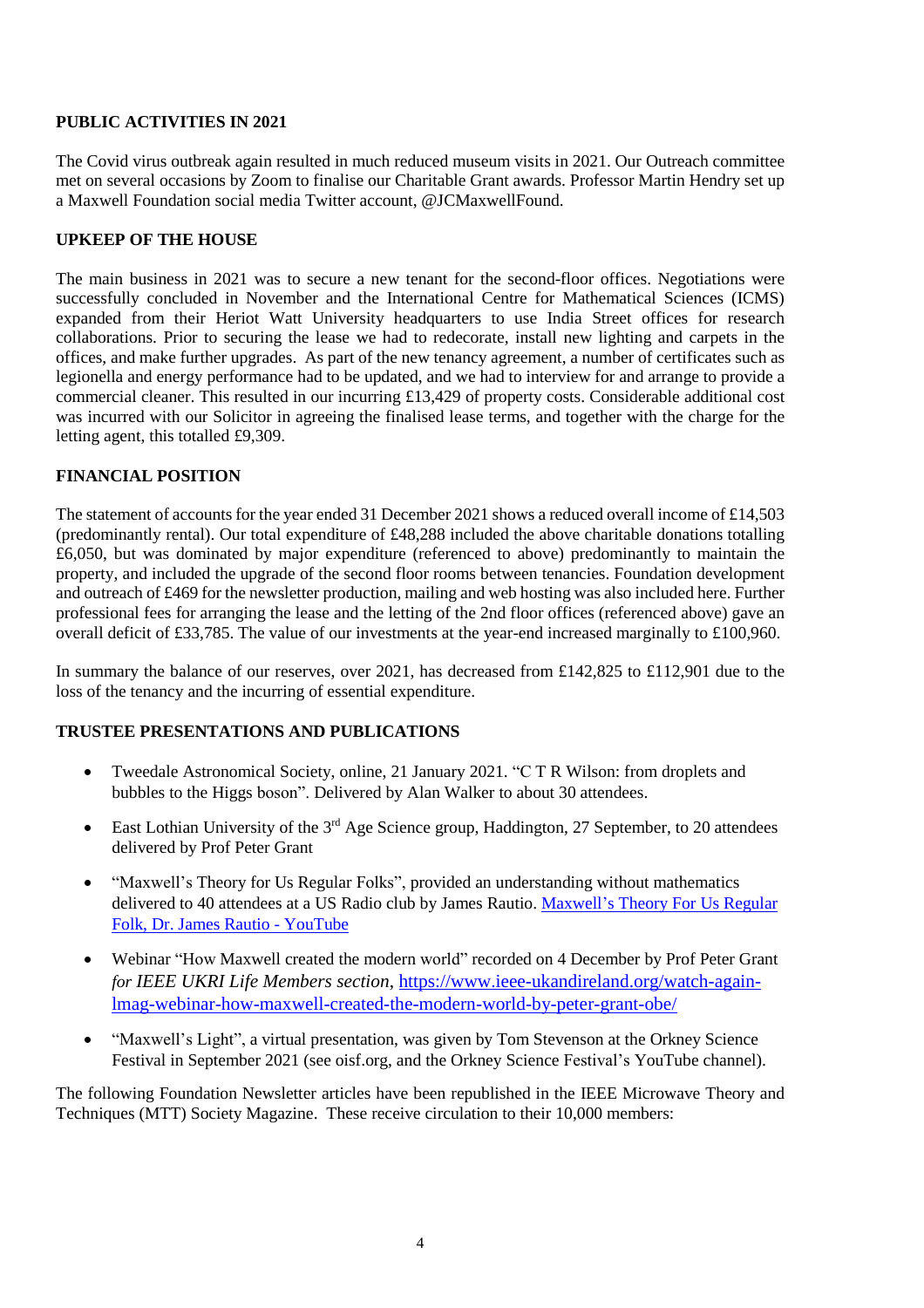- M. J. Rees, "Is the Universe Teeming With Life, Or Is Life on Earth Unique? [Around The Globe], " in IEEE Microwave Magazine, vol. 21, no. 9, pp. 79-81, Sept. 2020.
- David O. Forfar, "Maxwell, Einstein, Newton, and Faraday," in IEEE Microwave Magazine, vol. 21, no. 11, pp. 72-74, Nov. 2020.
- David O. Forfar, "Maxwell on Physical Standards," in IEEE Microwave Magazine, vol. 22, no. 1, pp. 90-92, Jan. 2021.
- Tom G. Mackay, "New Electromagnetic Surface Waves," in IEEE Microwave Magazine, vol. 22, no. 6, pp. 96-98; 114, June 2021.

## **NEWSLETTERS**

We published one Newsletter during the year.

Newsletter 16, Summer 2021: "Homage to Heinrich Hertz" part 1 by David O. Forfar (Trustee).

This article is published on our website and is to be republished by the IEEE Microwave Magazine in early 2022.Other bodies have also expressed interest. "Homage to Heinrich Hertz" part 2 will appear in 2022.

Some 200 emails go to interested persons advising that a new Newsletter is on our website and some 30 hard copies are mailed to interested parties such as the Royal Society of Edinburgh, key University Departments etc. It is appreciated by the Foundation that the printing of the Newsletters (which are also available on our website) was undertaken, pro bono, by LEONARDO, Crewe Toll Edinburgh.

#### **IT DEVELOPMENTS: FOUNDATION WEBSITE: [clerkmaxwellfoundation.org](http://clerkmaxwellfoundation.org/)**

Our Webmaster and IT Committee completely reviewed, restructured and relaunched our website in time for Maxwell's 190th birthday on 13 June 2021. The new pages are responsive, and suitable for tablets and mobile phones as well as desktops and laptops. There is now a search facility.

A wealth of material about Maxwell in Aberdeen, produced by our much-missed late Trustee, Dr John Reid, has now been preserved and incorporated into the website. A new volunteer with the Foundation has joined the IT Committee and is working on various additional features.

#### **MAXWELL TORCH**

We are delighted that the Maxwell Torch, designed for the International Year of Light in 2015 by Mike Stoane Lighting, has now found a new home in India St. It had resulted from a collaboration between Howie Firth, Tom Stevenson, Martin Hendry and Alan Walker, all of whom are now Trustees or Fellows of the Foundation. The Torch is accompanied by an iPad, which can be loaded with suitable content or presentations, and updated as required. It is available on request to lend to Science Festivals and related events.

#### **STAR OF CALEDONIA PROJECT**

This is intended to be a public arts sculpture to be erected near Gretna, inspired by the science of James Clerk Maxwell. In May, Alan Walker, our Chair, participated in a press photoshoot at which the Maxwell Torch was proudly held aloft. Prominent in the resulting photographs was Alasdair Houston, the man behind the project. Sadly, Alasdair Houston died only a few weeks later. The Project itself, however, is set to continue.